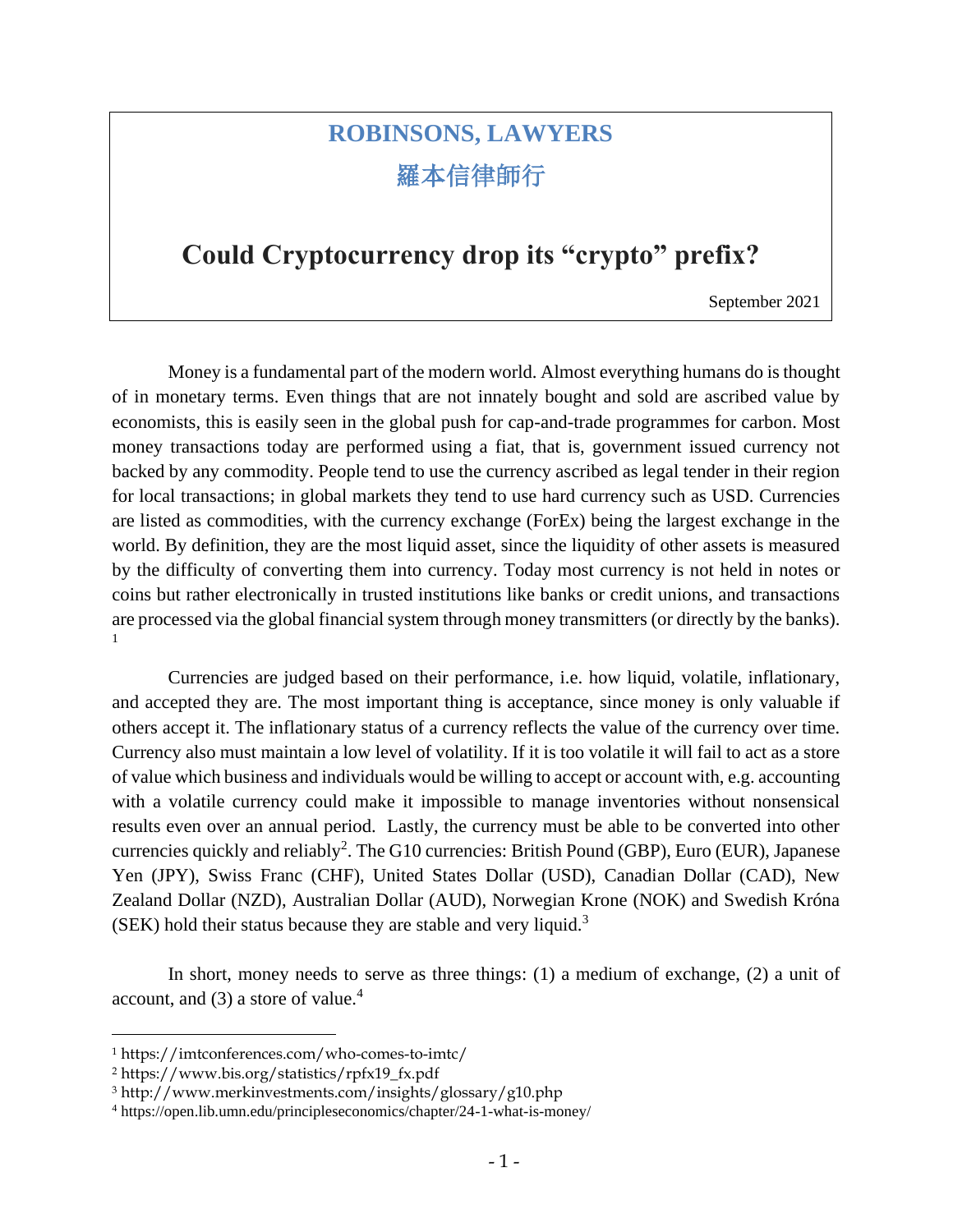#### (1) **As a medium of exchange**

As a medium of exchange cryptocurrency has several problems. Cryptocurrency exists on a blockchain which is distributed, meaning that transactions are ultimately very slow.<sup>5</sup> Bitcoin can process transactions at a rate of roughly 4.6 transactions per second,<sup>6</sup> as compared to Visa which is capable of processing at least 1700 per second and likely far more.<sup>7</sup> If Bitcoin was used once a day by each person in the small country of El Salvador the worldwide network would collapse. Even if El Salvadorans use it weekly, the system would overload. Bitcoin can do roughly 400,000 transactions per day, so each resident of El Salvador could only use it once a fortnight. Such a slow transaction rate makes it unlikely that it is scalable for the rest of the world. Ethereum (another major blockchain) is faster, but only about 3 times as fast, and it also supports options more complex than transactions like smart contracts, which use far more data and congest the network. 8

There are several solutions to the scalability problem that have been proposed but none of them have satisfied the community as of date of this writing. It is unlikely that they ever will achieve the same throughput as a centralized payment system since coordination between decentralized nodes requires time and resources, though it does provide security.<sup>9 10</sup>

Considering this, no crypto currency can serve as the principal medium of exchange in a large polity. This means that cryptocurrency fail to work as a reasonable medium of exchange, as they cannot be used for most transactions or the payment system will simply collapse. While in the future some cryptocurrencies could work as currency, at present they will likely only work for either a small market or only high value transactions (at present they are really used as currency in high-value illicit transactions). Basically, cryptocurrency is more on track to be gold than geld.

#### (2) **As a unit of account**

Cryptocurrencies are famously volatile with daily changes sometimes exceeding  $10\%$ .<sup>11</sup> Stable coins deal with volatility by tying the value to the USD or some other material store of value. Thus, using USDT, USDC or Dai is the same as using USD. In contrast, non-stable coins

<sup>5</sup> www.comp.nus.edu.sg/~prateeks/papers/Bitcoin-scaling.pdf

<sup>6</sup> https://www.blockchain.com/charts#block

<sup>7</sup> https://dk.review.visa.com/dam/VCOM/global/about-visa/documents/visa-fact-sheet-july-2019.pdf

<sup>8</sup> <https://cointelegraph.com/news/ethereum-network-congestion-shuts-down-crypto-gaming-casino>

<sup>9</sup> https://doi.org/10.1016/B978-0-12-819816-2.00015-0

<sup>10</sup> https://doi.org/10.1016/j.icte.2021.08.015

<sup>11</sup> https://www.cftc.gov/media/4246/TAC071620\_BTCStockVolatility/download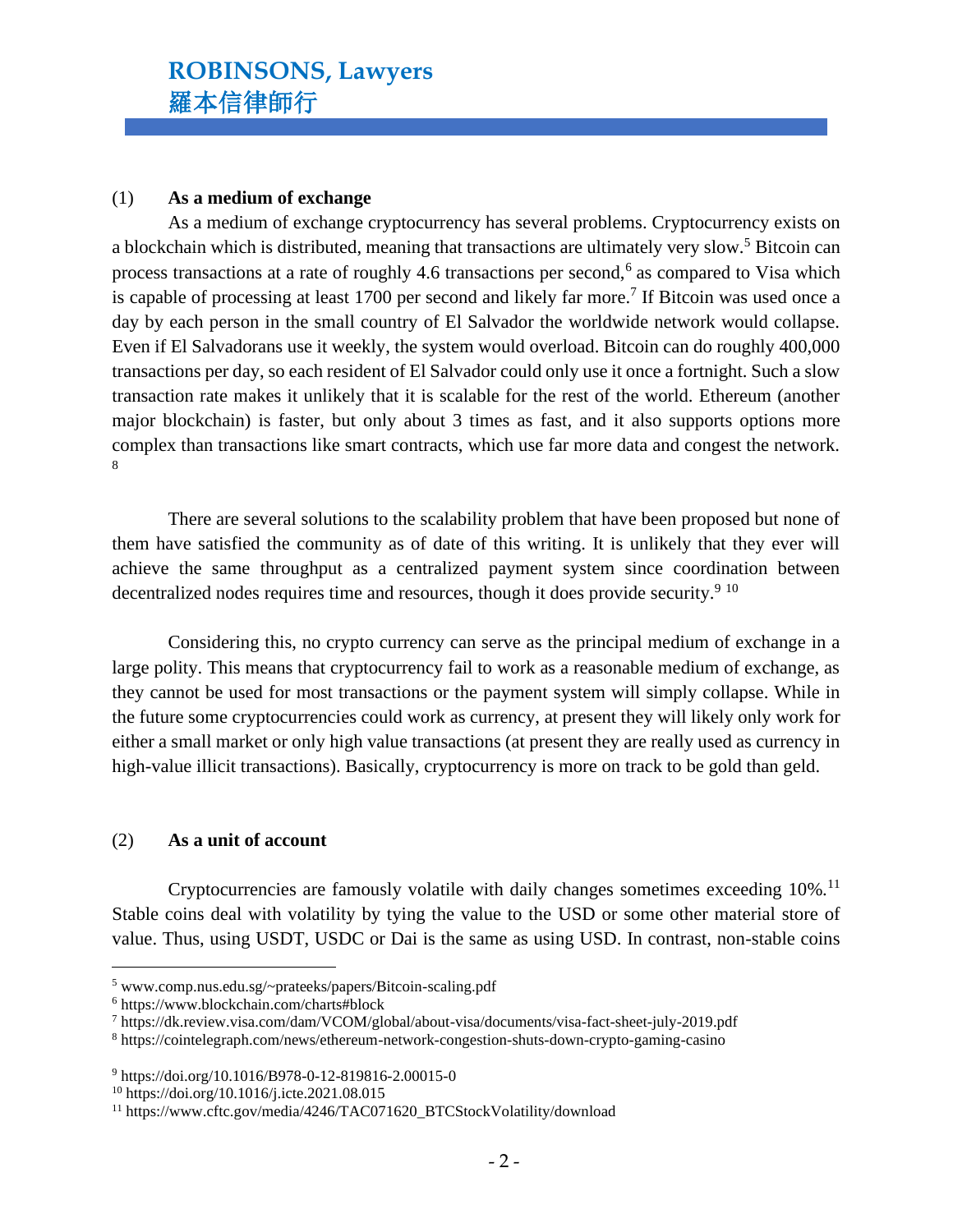## **ROBINSONS, Lawyers** 羅本信律師行

are too chaotic for use as a unit of account, it would be too difficult for businesses and consumers to manage accounts with frequent seemingly random fluctuations.

#### (3) **As a store of value**

Cryptocurrency, if it achieved widespread acceptance, would likely be able to serve as a store of value, since many cryptocurrencies such as Bitcoin have a finite supply.<sup>12</sup> Bitcoin can only decrease in number once the 21 million coins (the maximum set forth in the code) are mined.<sup>13</sup> This finite number is not a guarantee of value however since the network may not stay cohesive in the long run. While at present Bitcoin has maintained a relatively stable community, it is not impossible for several cryptocurrencies to fork in the future from it, potentially destroying long term value. Cryptocurrency is by nature decentralized, so individuals could simply switch to a new cryptocurrency leaving the older coin almost worthless. Generally, when people use currency as a store of value they refer to timelines in years or decades, which cryptocurrency cannot guarantee due to its short history. The other concern for cryptocurrency as a store of value lies in potential political risk. Several countries, most notably, China have implicitly banned cryptocurrencies, and it is possible that other countries will do so in the future. This matters little for black market transactions, but it may make it difficult to use as a legitimate store of value.

Considering all of these factors, it is unlikely that any cryptocurrency, at least in their present form, will be able to become the primary currency of a country or other large polity. Cryptocurrencies will continue to exist, but in a status much more closely aligned with gold and other sorts of commodities that are used in certain transactions, alongside the rise of small cryptocurrencies which will serve as a vehicle for transactions in small groups similar to air miles or video game currencies.<sup>14</sup>

### Global Stable Coins and Central Bank Digital Currency

Existing Cryptocurrencies fail to meet the requirements of a currency, but two proposed cryptocurrency types are Global Stable-coins (GSC) and Central Bank Digital Currencies (CBDC). Facebook's Libra was a GSC that was to be backed by a basket of assets and validated by a pool of authorized users. GSC are meant to be permissioned in that they are cryptographically verified but only by a smaller pool of actors. A GSC is distinguished from other stable coins by the scale of their adoption. They are generally envisioned as being backed by a cryptocurrency issued by a

<sup>12</sup> https://bitcoin.org/en/bitcoin-paper

 $13$  Ibid.

<sup>14</sup> https://blogs.imf.org/2021/07/26/cryptoassets-as-national-currency-a-step-too-far/